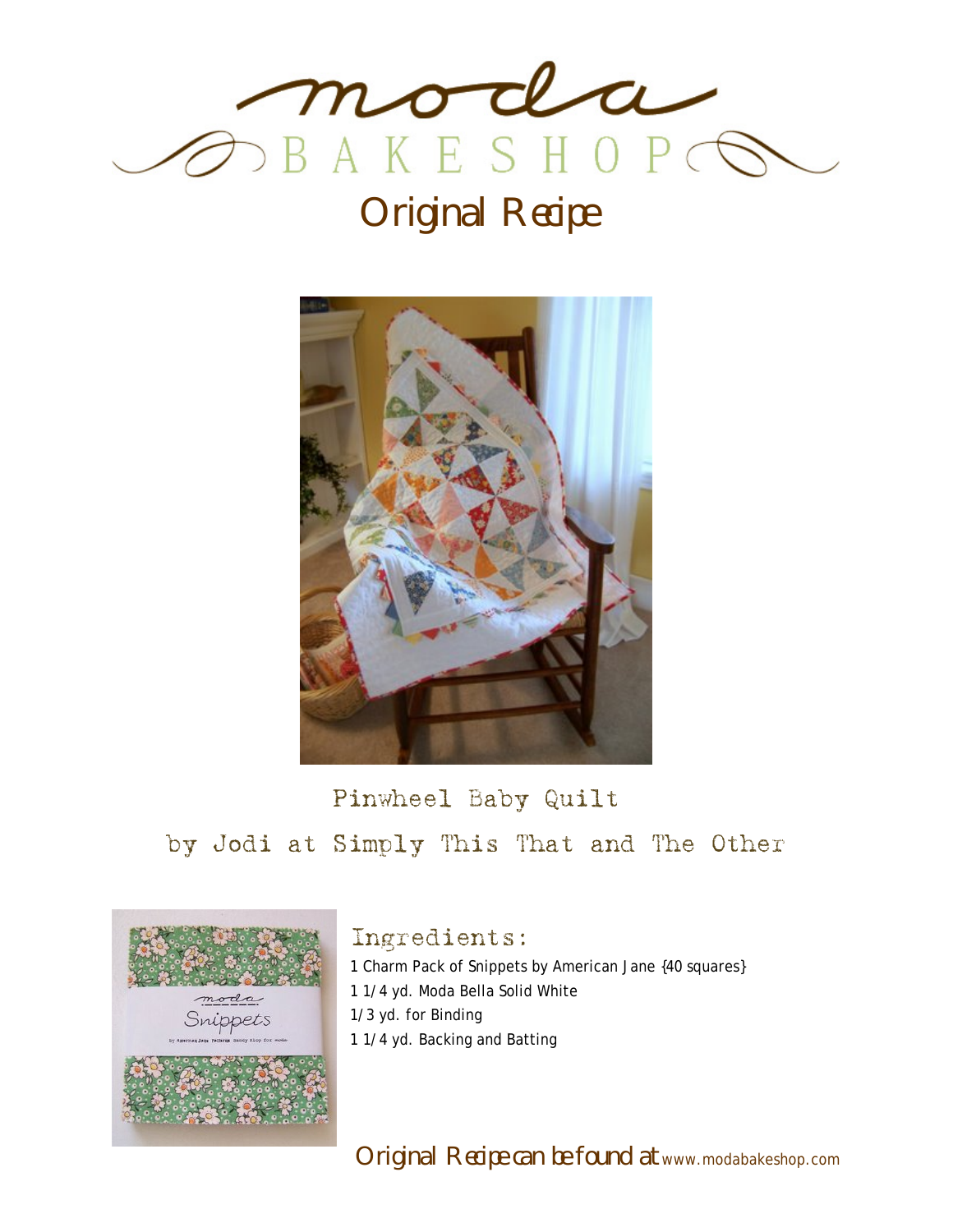### Instructions:

All seams are 1/4"



#### **From White Cut:**

3 - 5" x 44" strips (for pinwheels): Cut again into 5" squares: Cut again in half diagonally 4 - 2" x 44" strips (for inner border) 4 - 5" x 44" strips (for outer border)

**From Charm Pack Prints:**  Choose 24 Charm Squares:



Cut in half diagonally



Cut remaining Charm Square Prints into 2 1/2" squares (for prairie points)



Sew White triangles to Print triangles, long sides together. Press towards print. Sew 4 of these squares to make one Pinwheel block. I pressed seams open when joining squares to eliminate bulk.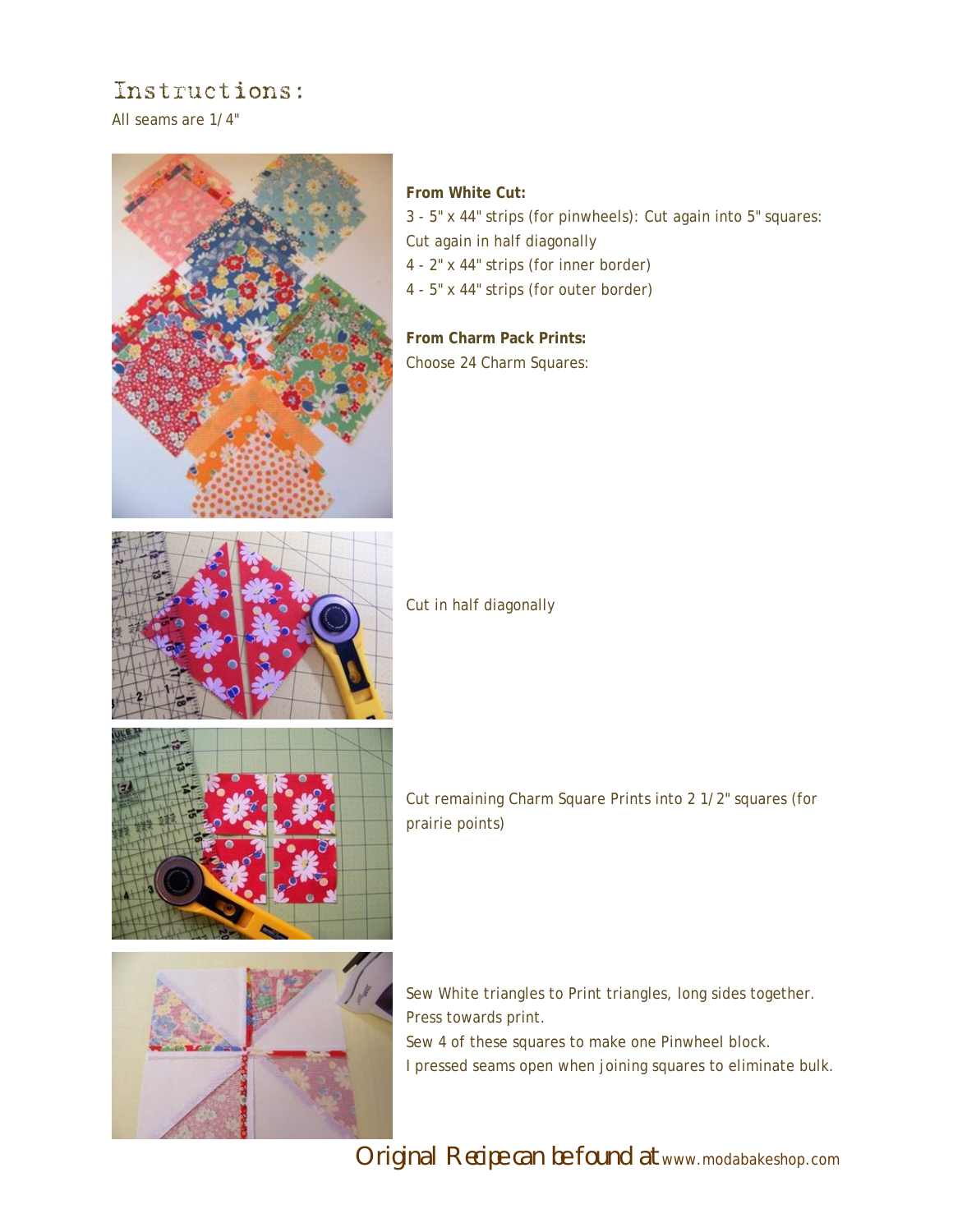

Make 12 Blocks and Square to 8 1/2"

Sew Pinwheel blocks 3 to a row Sew 4 rows Sew 2" inner border strip to top and bottom, then sides

**Make Prairie Points:** 



Fold a 2 1/2" square in half diagonally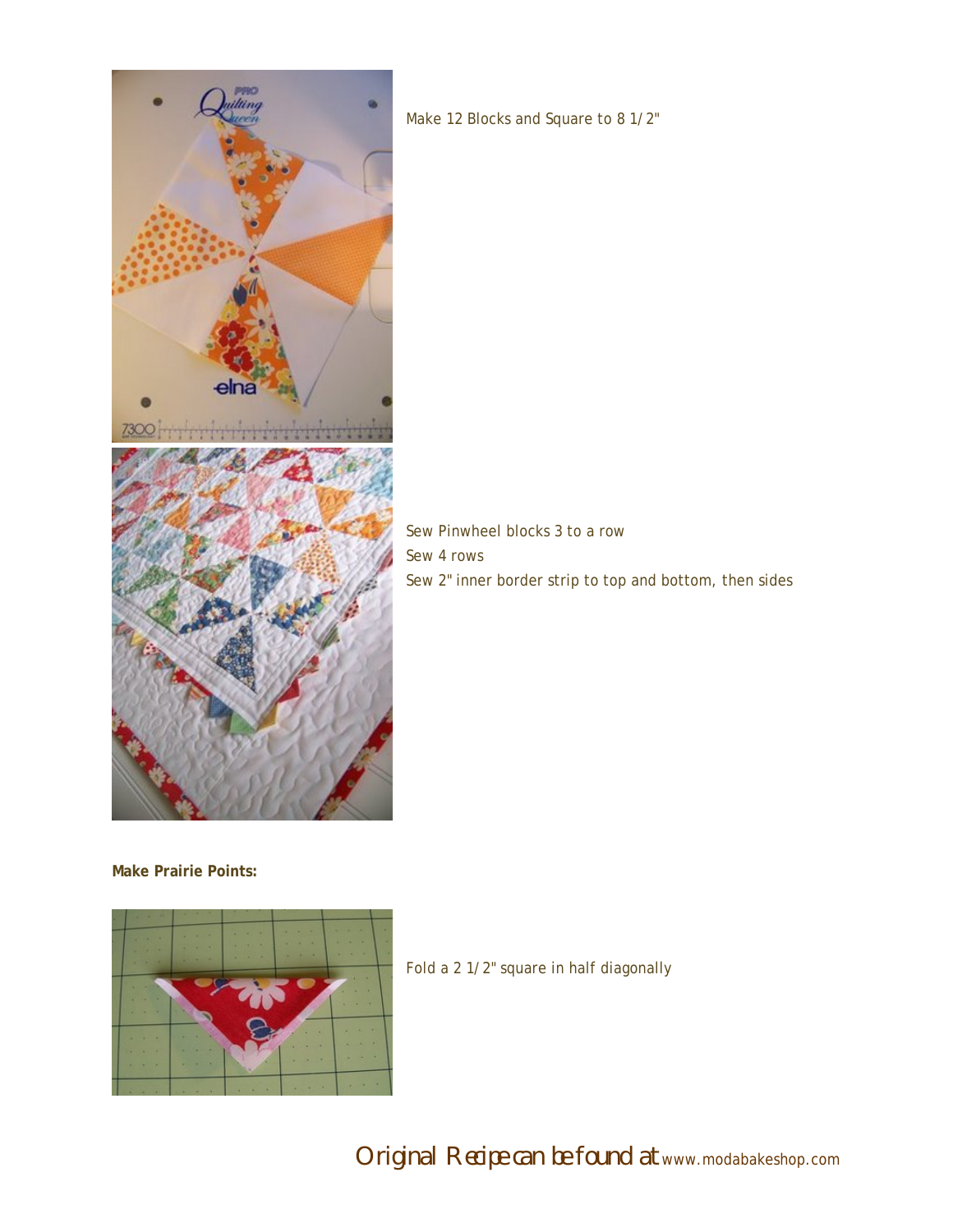

#### Fold diagonally again and press



Pin points to inner border on quilt, as shown. Overlap just a *tad* bit.

(Hint: pin all points to quilt top. There should be exactly the right amount of points. Should you run short, use a little of your binding or backing fabric to cut a few)



Baste points close to the edge as shown

Sew 5" outer border strip to top and bottom, trim excess, sew sides, trim excess